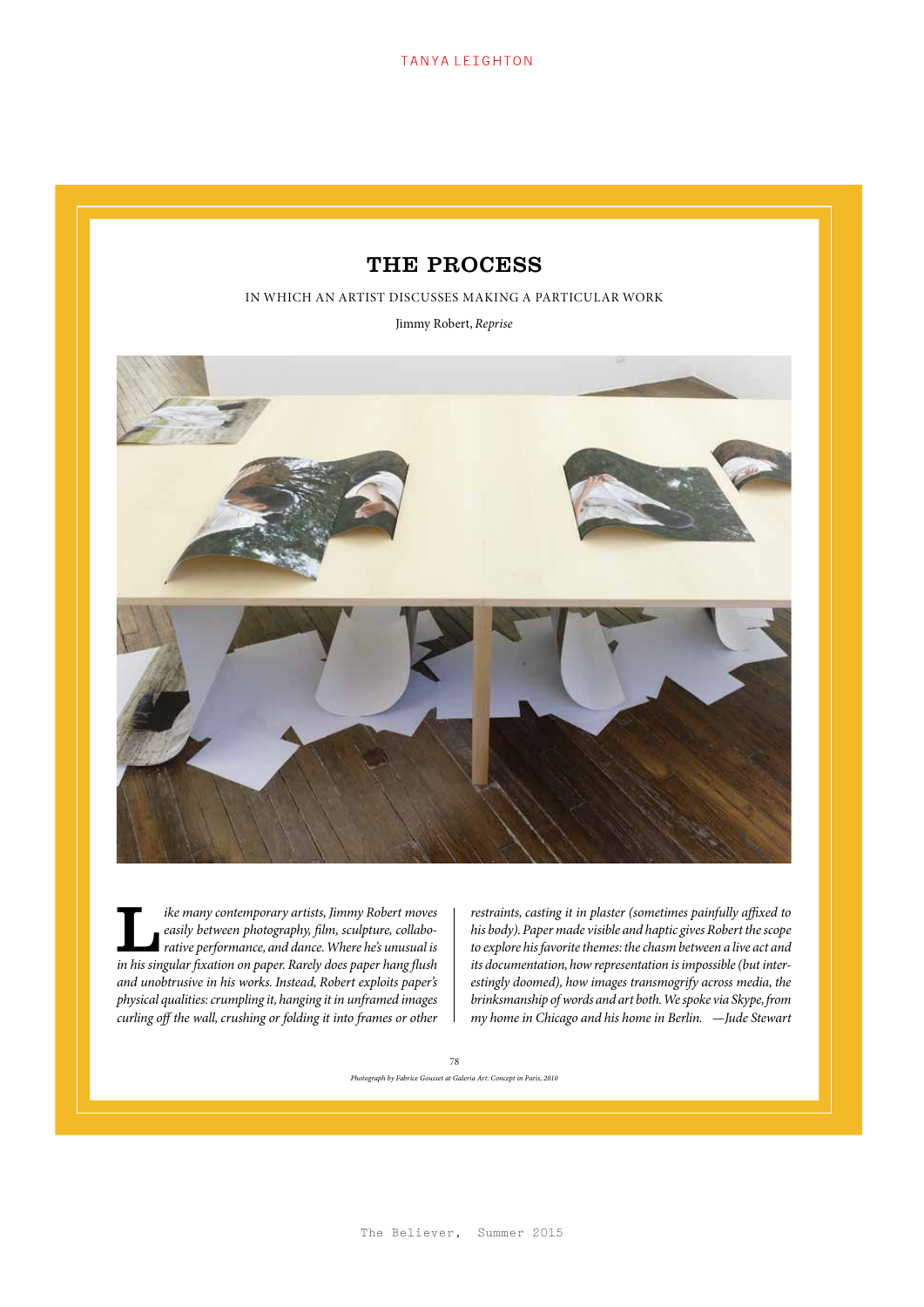THE BELIEVER: What was the starting point for this piece?

JIMMY ROBERT: The beginning of *Reprise* is two images, a print by [painter Katsushika] Hokusai, *Travellers Caught in a Sudden Breeze at Ejiri*, and an interpretation of that print, called *A Sudden Gust of Wind (After Hokusai)*, by Jeff Wall, who used this image as a reference to make a light-box. All of this was activated by a monthlong residency I had in Japan, at Kitakyushu, in 2009. I was intrigued by *butoh*, this Japanese style of dance that's very slow, static, and contemplative. I had met [Kitakyushu curator] Akiko Miyake previously at the Yokohama Triennale, in 2008, where I saw Min Tanaka—one of the fathers of butoh—perform. Akiko put me in touch with one of Min Tanaka's apprentices, Shiho Ishihara. That's who you see in *Reprise*.

When I first interviewed Shiho, I had lots of questions. I'm not a trained dancer, but I've always been curious about dance and movement. I was wondering if there was a way to take the spirit of both the Hokusai image and that of Jeff Wall and have it animated by a dancer. My task was to make her inhabit not only the wind that carries along the flying papers in this image, but also pushes through the characters, the trees, as a natural force that can be fought against. Shiho performed for me in a field [near Kitakyushu], and I took hundreds of photographs. From these I selected five.

BLVR: How much direction did you give her as to how to represent these characters?

JR: I didn't posit much to her. I didn't know how this type of dance operates. The point was to just let her give her own interpretation of the image.

BLVR: Are there any classic gestures of butoh that you felt you *had* to capture?

JR: I was starting as a total neophyte. To me, everything she was doing was butoh. There weren't elements that were more butoh than others. For me, it was about the forces of nature, and the wind: how she was subjected to it or inhibiting it. Most of the time she had her eyes closed, as if in a trance. I selected the photos I found most expressive or intense. I also want to mention: when Shiho performed,

she wore a dress that belonged to Tatsumi Hijikata, another founder of butoh. I found it really touching that she wore that dress. That was a very interesting twist, too; mostly it's men wearing dresses dancing butoh, and now here's this woman dancing butoh for me in what had been a man's costume.

BLVR: When I first saw *Reprise*, the photos looked like a freeze-frame film. I thought of her as moving from one pose to the next.

JR: Yes, I took shots quite fast. We made a publication as part of this residency. It wasn't bound, just a little box with prints inside on the super thinnest paper you can imagine, like Bible paper, and thicker white papers in between. If you flicked through them rapidly, it would give you the illusion of movement. But I wasn't interested in that so much. I wanted to make this book that wouldn't hold together, that would fall apart just as the paper falls apart in the landscape. I was also thinking about how Jeff Wall translated the Hokusai image into a light-box, something dimensional. I'm often interested in how an image gets represented into a form, into a word, into an object.

BLVR: So the photographs came first for you, not the table. How did the table come into the work?

JR: I had this table made by carpenters in Japan. I wanted to have the prints going in and out of it, as if she was performing on the table as a stage. This style of printing by Hokusai came about in a time known as "the floating world." I wanted to show how the images are fragile, ephemeral, a very thin support for representation. Representation is a concept that's bound to a sense of fragility. It's always only an attempt: representation keeps failing somehow. That's why a lot of my images are falling from the wall, or turning into objects.

On the table you see several slits: those represent the characters in the images. In the Jeff Wall, there are five characters; in the Hokusai, there are seven. I went with five. So I made four slots, and the fifth image is resting on the table at the corner, dangling as if it was about to fall. That's true of the rest of the images, too: they feel as if they have weight, that they're subjected to gravity as an object. It oscillates between image and sculpture.